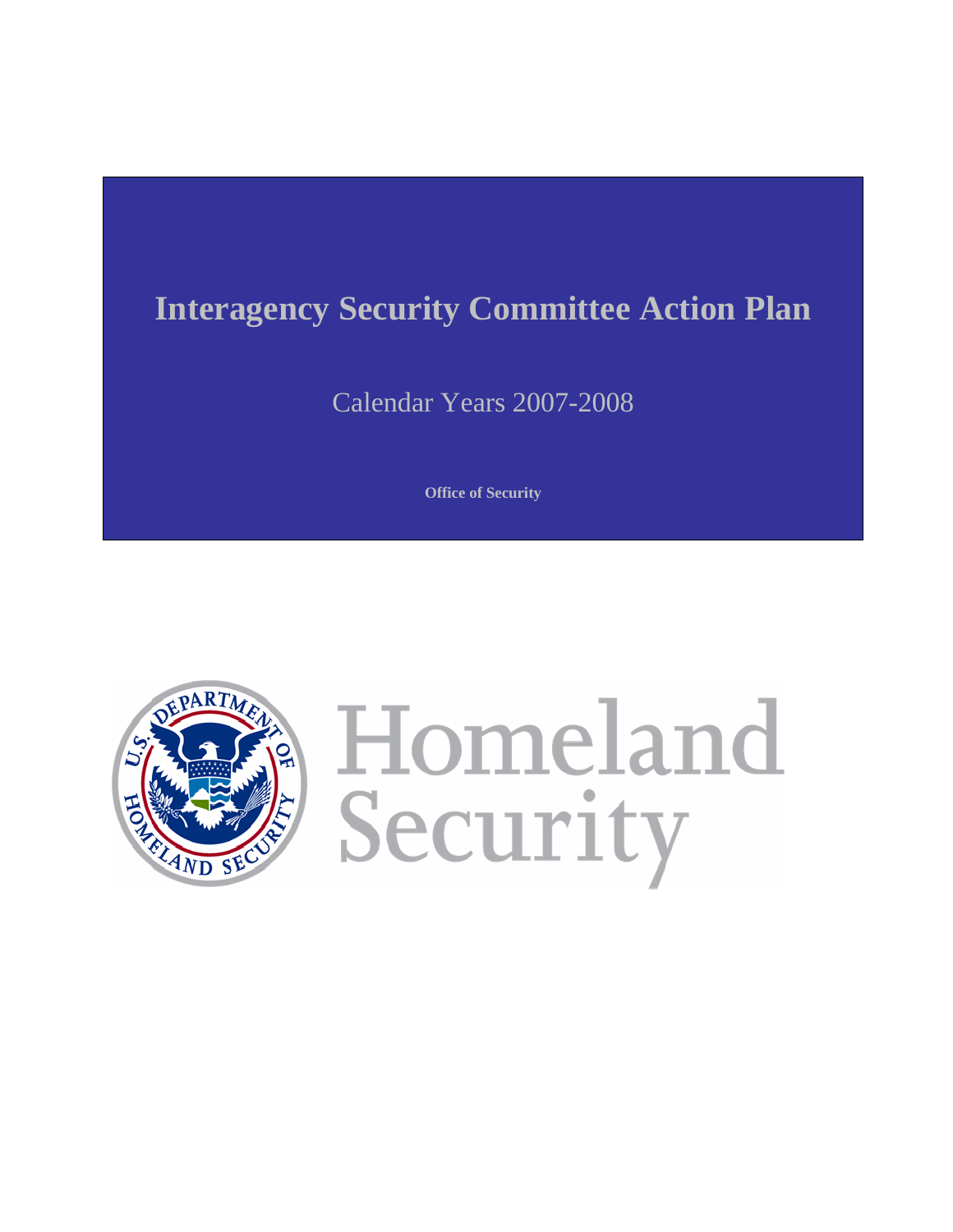

# Contents

| 2.             |                                                          |
|----------------|----------------------------------------------------------|
| 3 <sub>1</sub> | Objective 1 - Improve Security Program Management1       |
| 4.             | <b>Objective 2 - Enhance Guidance and Standards for</b>  |
|                | 5. Objective 3 - Improve Coordination of Security and    |
| 6.             |                                                          |
| 7.             |                                                          |
| 8.             |                                                          |
| 9.             |                                                          |
|                | 10. Appendix B: Tasks Addressed at Planning Conference11 |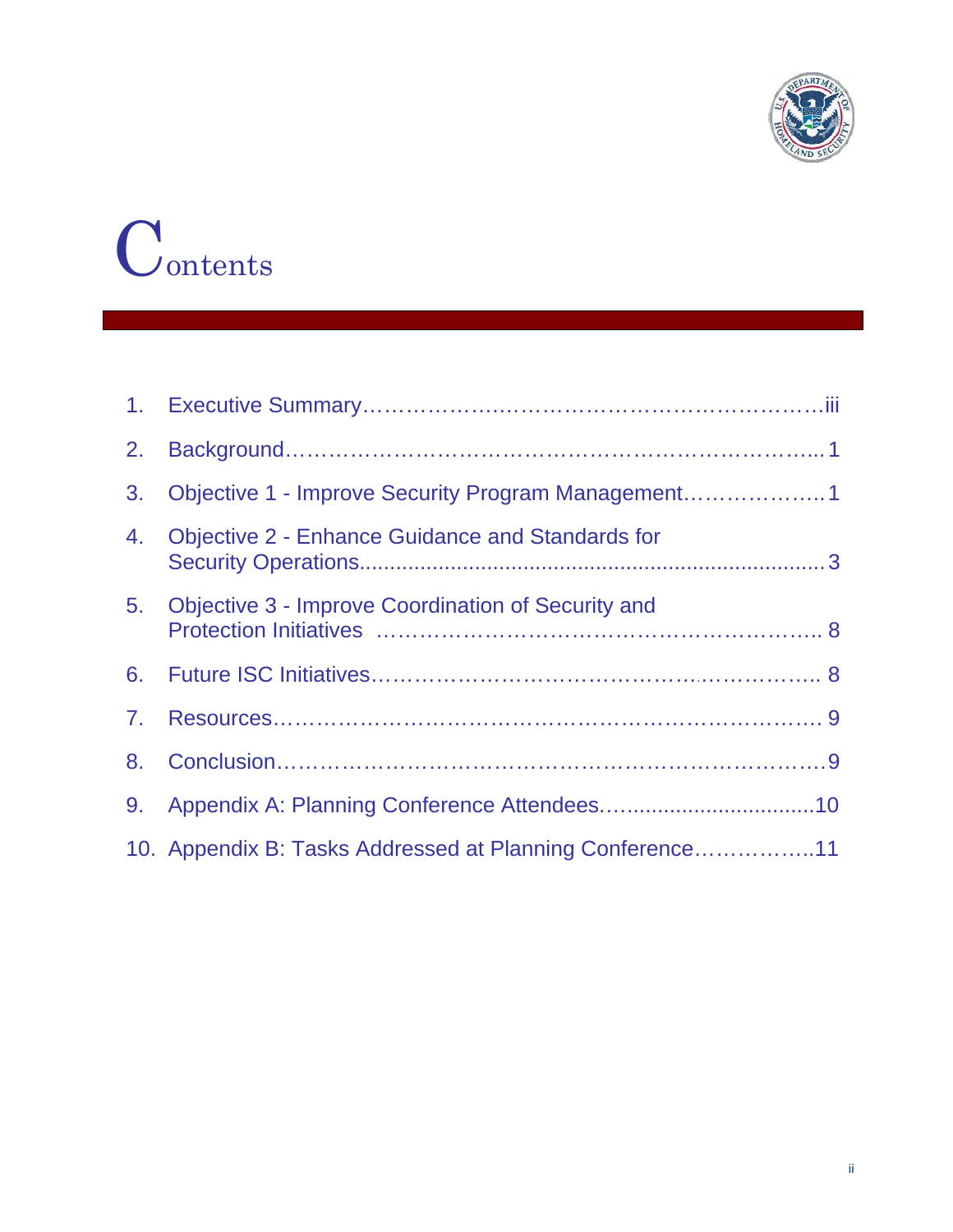

# **Interagency Security Committee Action Plan**

# **Calendar Years 2007 and 2008**

**Department of Homeland Security and Security in the Security of Security of Security of Security and Security of Security and Security of Security and Security and Security and Security and Security and Security and Secur** 

# **Executive Summary**

The 2007-2008 Interagency Security Committee (ISC) Action Plan presents policy recommendations for enhancing the quality and effectiveness of security in, and the protection of, facilities in the United States occupied by federal employees. The plan was developed during the September 2006 ISC Planning Conference and identifies three objectives that have seven associated tasks. Four of the seven new tasks address recommendations made by the Government Accountability Office (GAO). In addition to the three new objectives the ISC also affirmed its commitment to completing five in-progress tasks.

## **Objective 1 - Improve Security Program Management**

- Task 1A Issue guidance on the use of performance measures for security programs
- Task 1B Issue guidance on allocating resources using risk management principles
- Task 1C Issue guidance on the strategic management of human capital

## **Objective 2 - Enhance Guidance and Standards for Security Operations**

- Task 2A Promote leveraging technology in security operations
- Task 2B Develop minimum standards for the use, training, and certification of contract security guards
- Task 2C Develop guidance on construction standards for shelter in place locations

*During the planning conference, the ISC affirmed its commitment to completing the following in-progress tasks:* 

Task 2D Develop physical security standards for child care facilities

Task 2E Develop physical security standards for land ports of entry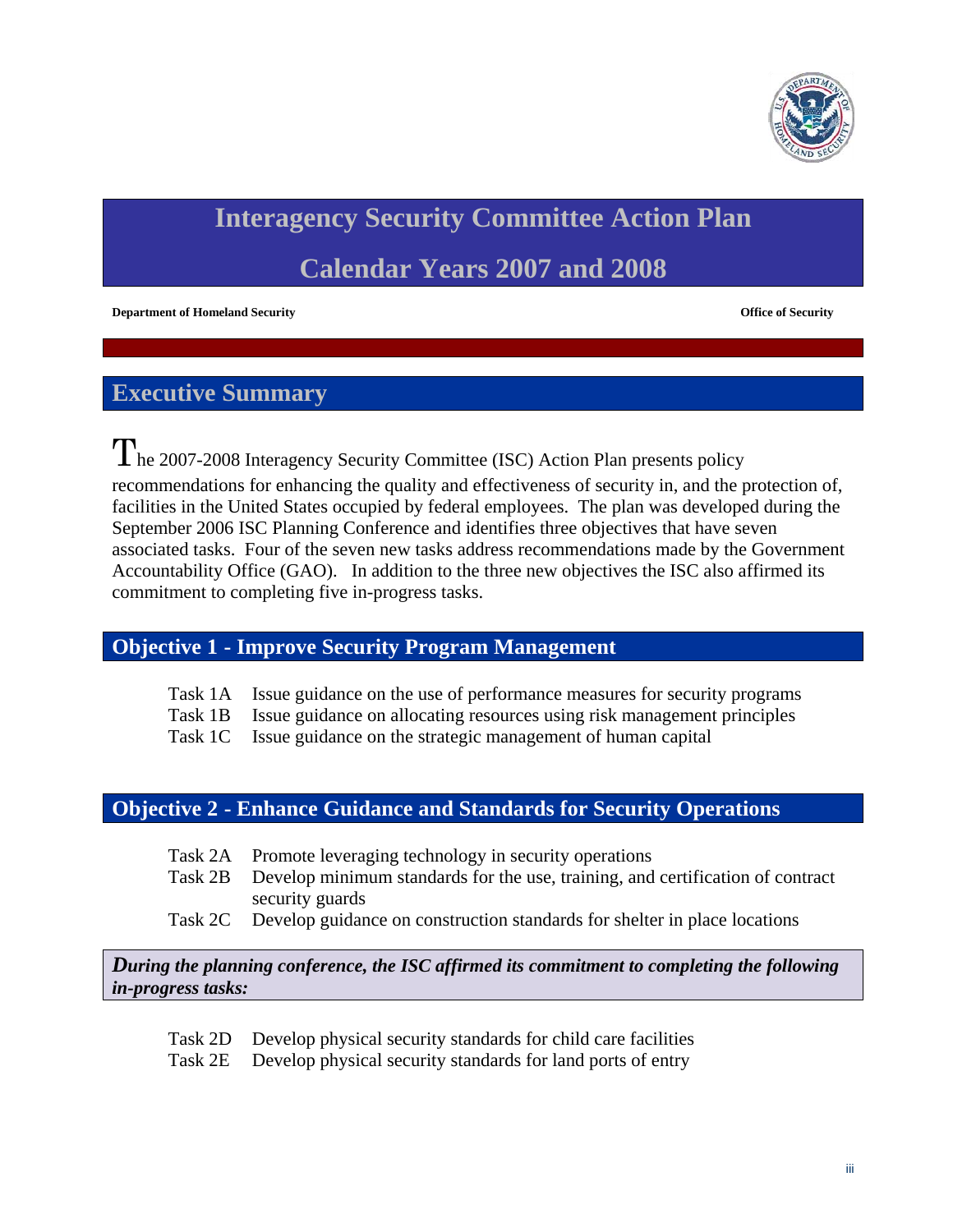

- Task 2F Update the physical security standards for existing buildings (Replace the 1995 Department of Justice *Vulnerability Assessment of Federal Facilities* Report *Report*)
- Task 2G Develop guidance for safe mail handling
- Task 2H Issue revised guidance for law enforcement access to federal facilities

# **Objective 3 - Improve Coordination of Security and Protection Initiatives**

Task 3A Improve ISC marketing and communication with agencies and security partners

During the planning conference, the ISC membership deferred consideration of additional initiatives pending completion of the above tasks. Resources required to complete ISC tasks will continue to be provided by the membership and the ISC staff at the Department of Homeland Security. Additional funding resources may be required as determined by the working groups addressing each task. Through this Action Plan the ISC has re-confirmed its commitment to develop comprehensive risk-based policy and guidance for mitigating threats to the federal workplace, employees and the visiting public.

 $\_$  , and the state of the state of the state of the state of the state of the state of the state of the state of the state of the state of the state of the state of the state of the state of the state of the state of the

# **References**

- A. GAO Report, Homeland Security: *Further Actions Needed to Coordinate Federal Agencies' Facility Protection Efforts and Promote Key Practices* (GAO-05-49, November 2004)
- B. GAO Report, Homeland Security: *Guidance and Standards Are Needed for Measuring the Effectiveness of Agencies' Facility Protection Efforts* (GAO-06-612, May 2006)
- C. Executive Order 12977, Interagency Security Committee, October 19, 1995
- D. Executive Order 13286, Amendment of Executive Orders, and Other Actions, in Connection With the Transfer of Certain Functions to the Secretary of Homeland Security, March 5, 2003
- E. Homeland Security Act of 2002, November 19, 2002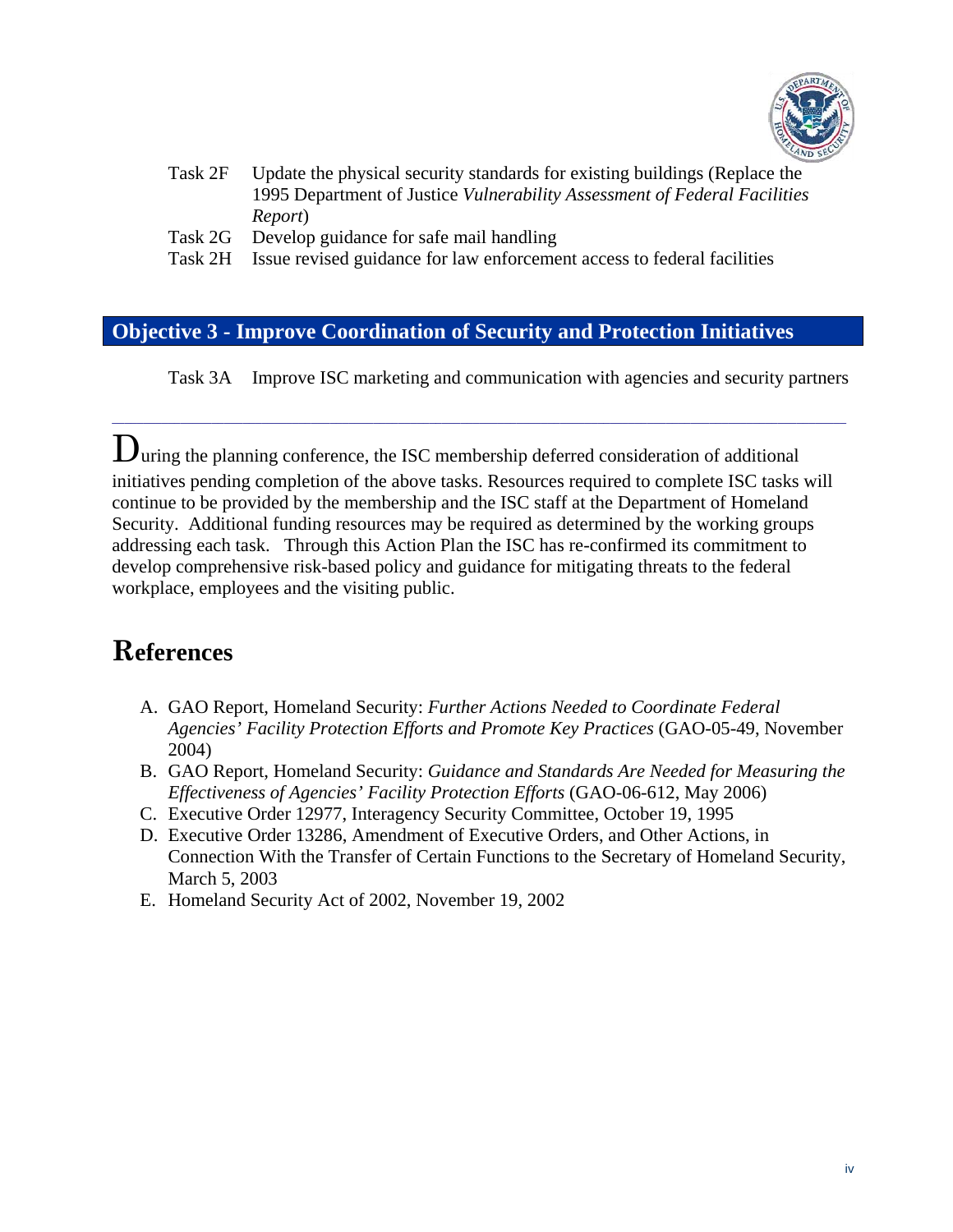

# **Background**

 $\overline{a}$ 

The ISC was established by Executive Order 12977 in October 1995. It is chaired by the Department of Homeland Security (DHS) and is comprised of senior-level representatives from executive branch agencies and departments. The ISC's three primary security responsibilities for nonmilitary activities are: (1) establish policies for security in and protection of federal facilities; (2) develop and evaluate security standards for federal facilities, develop a strategy for ensuring compliance with such standards, and oversee the implementation of appropriate security measures in federal facilities; and (3) take such actions as may be necessary to enhance the quality and effectiveness of security and protection of federal facilities.

In September 2006, the ISC held a planning conference to develop an Action Plan for calendar years 2007 and 2008. The participating organizations (Appendix A) reviewed recommendations from recent GAO audits<sup>[1](#page-4-0)</sup> and the results of an ISC member survey (Appendix B) to establish objectives and define tasks to be completed during 2007 and 2008. In addition to identifying three new objectives and seven associated tasks, the participants also affirmed the ISC's commitment to completing five tasks previously identified.

# **Objective 1 - Improve Security Program Management**

A fundamental ISC objective is to improve the management of security programs by establishing policies and minimum standards for security operations. The evolving threat environment and advances in security technology require periodic reviews and updates. To accomplish this objective the ISC will undertake three tasks during 2007 and 2008.

<span id="page-4-0"></span><sup>&</sup>lt;sup>1</sup> GAO-05-049, Homeland Security: Further Actions Needed to Coordinate Federal Agencies' Facility Protection Efforts and Promote Key Practices and GAO-06-612, Homeland Security: Guidance and Standards Are Needed for Measuring the Effectiveness of Agencies' Facility Protection Efforts.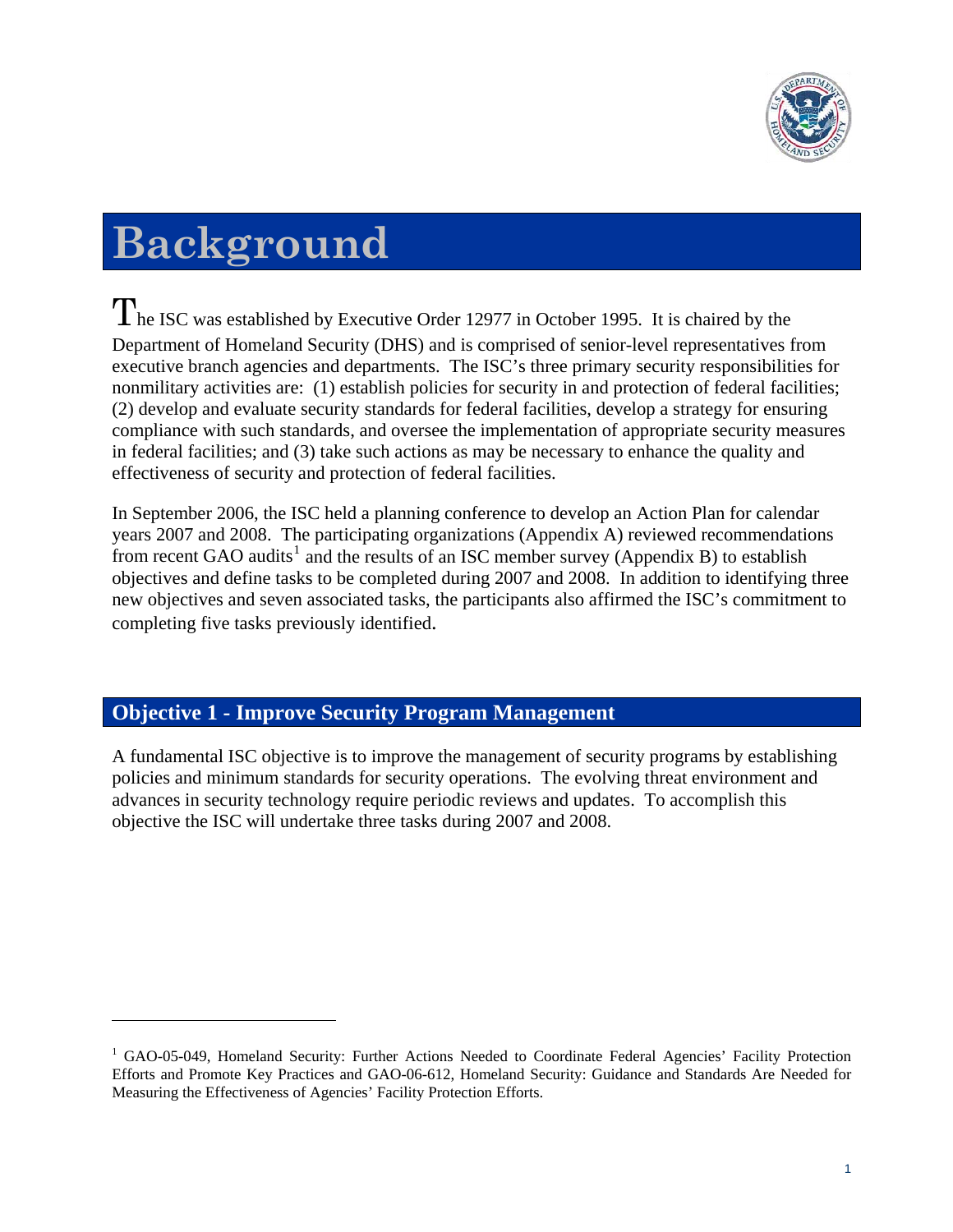

#### **Task 1A Issue Guidance on the Use of Performance Measures for Security Programs**

**Description:** Issue guidance on the use of performance measures as recommended in GAO Reports 05-49 and 06-612. Create and distribute a common matrix tool to assist in developing input, output, and/or outcome measures to assess program effectiveness to mitigate vulnerability to threats.

**Key Success Factors:** Issue a guide that includes a matrix designed to assist agencies in developing security program performance measures.

**Task Lead:** DHS ISC

**Key Agencies:** ISC staff will develop a draft with representatives from the National Infrastructure Protection Plan (NIPP), Government Facilities Sector and Department of Defense

**Support or Skills Required:** Knowledge of risk assessments and NIPP performance measurement plans.

**Estimated Cost:** \$200,000

**Target Completion Date:** 2007

#### **Task 1B Issue Guidance on Allocating Resources Using Risk Management Principles**

**Task Description:** Implement the GAO recommendation to issue guidance on allocating resources using risk management principles such as: identifying potential threats; assessing vulnerabilities; determining assets that are most critical to protect; and evaluating mitigation alternatives in terms of risk and cost. (Note: Member agencies, including Federal Protective Service (FPS), United States Postal Service (USPS), and Department of Commerce (DOC) have processes under development that may serve as guidance or benchmarks.)

**Key Success Factors:** An ISC guidance document that is adopted by agencies and provides the foundation for an effective facility protection program.

**Task Lead:** Department of State

**Key Agencies:** Social Security Administration, Department of Defense, General Services Administration, Federal Bureau of Investigation, Department of Education and Office of Management and Budget

**Support or Skills required:** Knowledge of analytical risk management.

**Estimated Cost:** TBD

**Target Completion Date:** 2007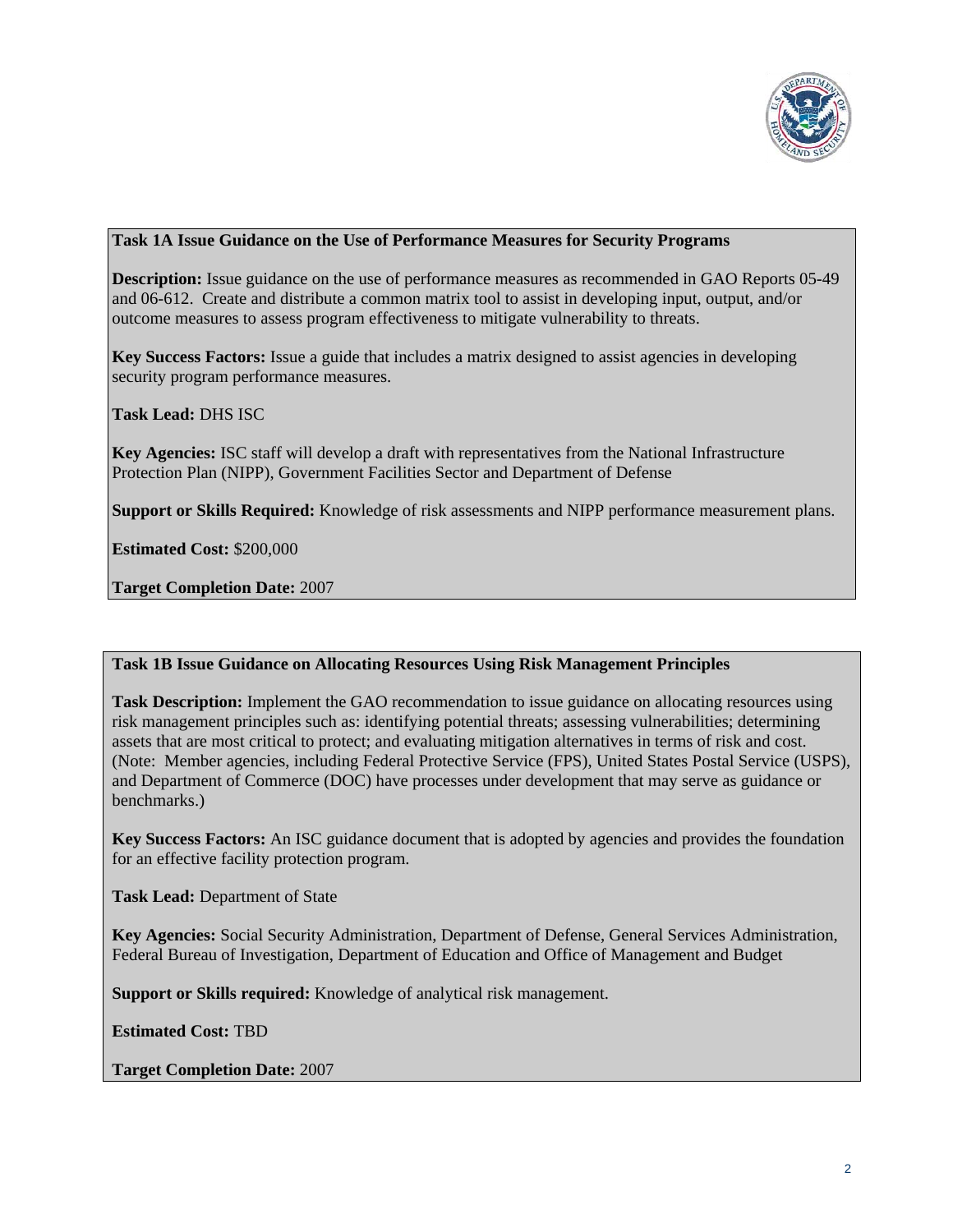

#### **Task 1C Issue Guidance on the Strategic Management of Human Capital**

**Task Description:** Implement the GAO recommendation to promote strategic management of human capital. This includes establishing an ISC Working Group to work with the Office of Personnel Management (OPM) to identify: 1) specific qualifications, training, and certification requirements for government security specialists; 2) address minimum requirements for contract security personnel; and 3) request OPM to support a new sub-section to the President's Management Agenda for security at government facilities.

**Key Success Factors:** Updated OPM standards for security specialists.

**Task Lead:** Office of Personnel Management

**Key Agencies:** Veterans Administration, US Marshals Service, Department of Labor, and the US Department of Agriculture

**Support or Skills required:** TBD

**Estimated Cost:** No additional cost estimated.

**Target Completion Date:** 2007

## **Objective 2 – Improve Guidance and Standards for Security Operations**

Operational procedures and practices must be continually adjusted to address new responsibilities, technologies, personnel and budget. To ensure the Federal security community is taking full advantage of new security technologies, the ISC will issue guidance for identifying and applying new technologies to security programs and operations.

The ISC also recognizes the need for a central repository of security operations best practices. Establishing a central repository will promote best practices for managing security operations and increase the potential to develop new protocols based on lessons learned.

To accomplish Objective 2, the ISC will undertake three tasks during 2007 and 2008 and complete five in-progress tasks.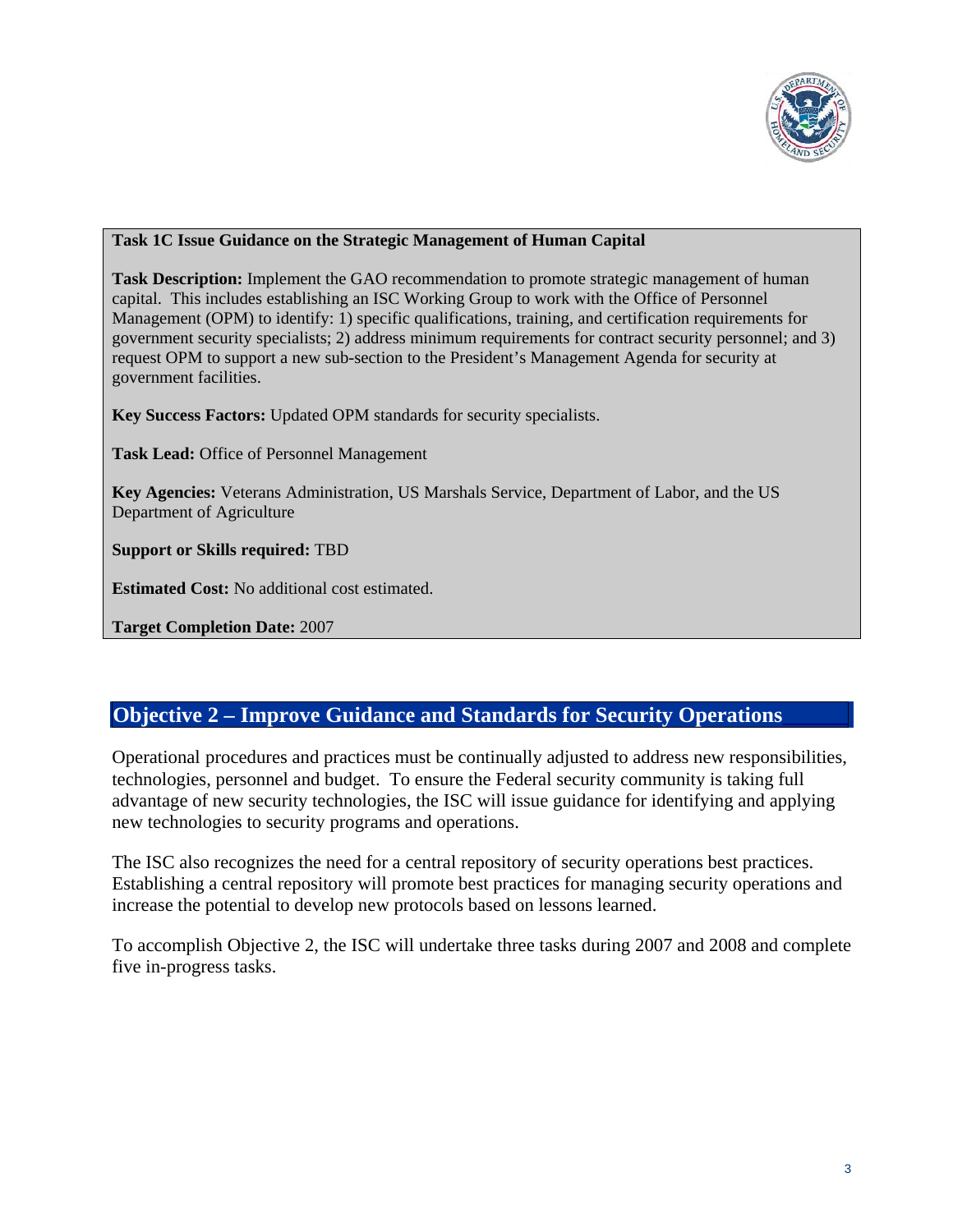

#### **Task 2A Promote Leveraging Technology in Security Operations**

**Task Description:** Formalize methods to leverage technology to provide guidance, best practices, and other clearinghouse support. Evaluate success factors for applying technology based on risk. Incorporate DOD's Technical Support Working Group (TSWG) and other organizations' best practices into ISC guidance documents. Establish a process to exchange information between ISC members. Coordinate member's efforts on FIPS-201 and HSPD-12.

**Key Success Factors:** Provide a tool box of technologies. Fully establish methods of formal or informal communications between ISC members. Develop a permanent relationship with the TSWG.

**Task Lead:** Department of Defense

**Key Agencies:** DHS/Science and Technology (S&T), National Institute of Standards and Technology (NIST), and Federal Bureau of Investigation

**Support or Skills required:** Legal guidance to evaluate and report on technology innovations. Website design skill may be required to communicate new innovations and applications of technologies.

**Estimated Cost:** TBD

**Target Completion Date:** 2008

#### **Task 2B Develop Minimum Standards for the Use, Training, and Certification of Contract Security Guards**

**Task Description:** Issue ISC guidance on contract guards that: 1) defines the functions of a guard force as a threat countermeasure; 2) contains post identification and staffing; 3) compares a guard force with other threat countermeasure systems to determine if more effective security could be achieved; and 4) identifies the functions of a security guard and validates critical supporting tasks.

**Key Success Factors:** Provide overall concepts and implementation guidance for guard forces and contract security guards. Develop a strategy for conducting a job task analysis and implementing minimum medical, physical, training, and other program standards.

**Task Lead:** DHS/Federal Protective Service

**Key Agencies:** Environment Protection Agency, Department of Education, Social Security Administration, General Services Administratio, and Department of Defense

**Support or Skills required:** Knowledge of contracts, medical standards.

**Estimated Cost:** \$200,000

**Target for Completion:** 2008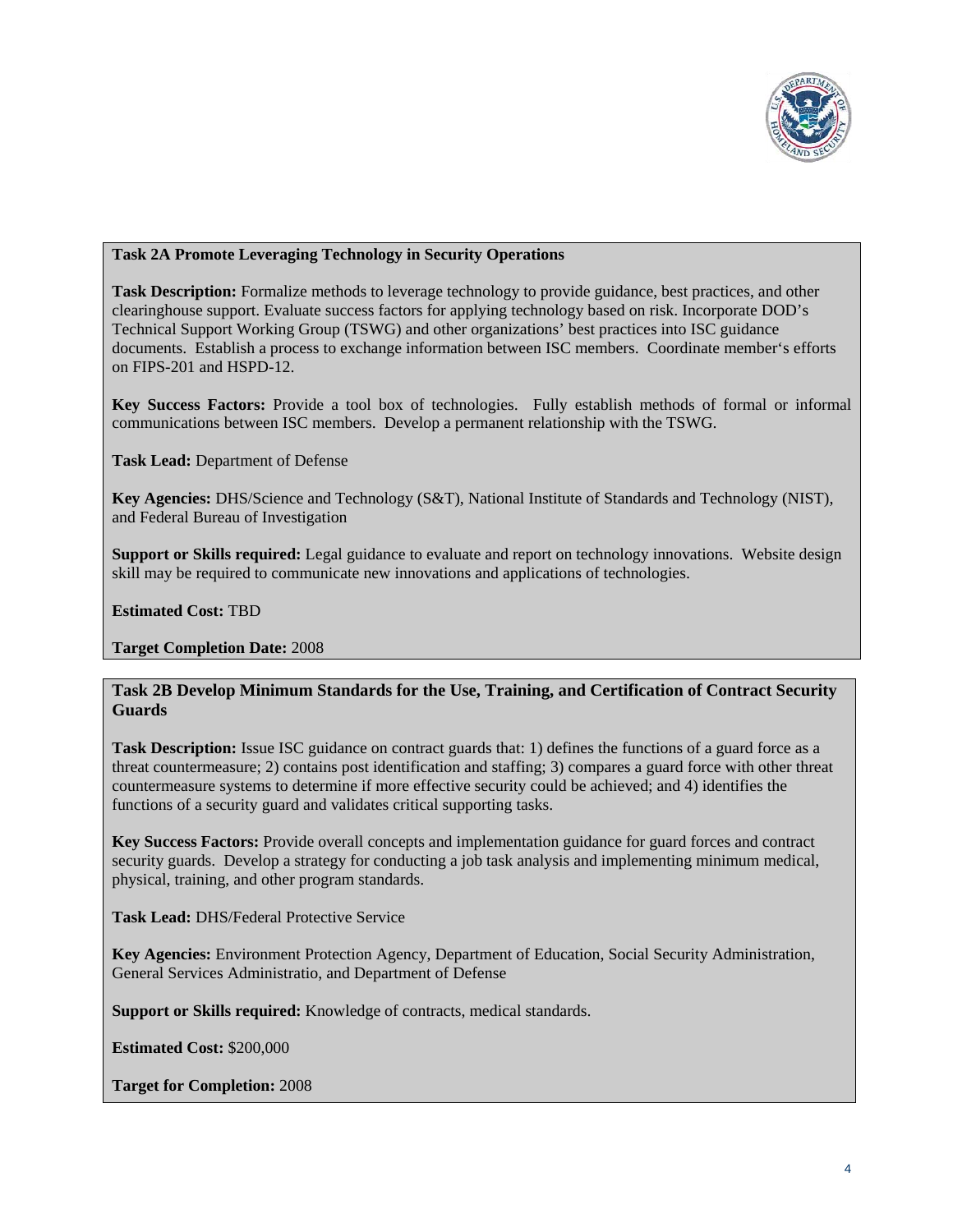

#### **Task 2C Develop Guidance on Construction Standards for Shelter-In Place Locations**

Task Description: Develop a shelter-in-place (SIP) document that addresses new and modernization construction requirements and strategies for: 1) SIP as an element of larger crisis management issues; 2) incorporating existing Federal Emergency Management Agency (FEMA) SIP policy; 3) liabilities with lease sites and SIP policies; 4) impact of prior SIP policies; and 5) public access facilities.

**Key Success Factors:** Guidance document containing SIP constuction elements, model plan, training, Best Management Practices (BMP), and Personal Protective Equipment (PPE). Coordination with FEMA.

**Task Lead:** DHS/FEMA

**Key Agencies:** Central Intelligence Agency, Department of Justice, Department of Energy, Department of Health and Human Services/Center for Disease Control (CDC), and Office of Personnel Management

**Support or Skills required:** Multi-disciplined team of safety, health, and security experts familiar with SIP concepts and conditions.

**Estimated Cost:** TBD

**Target Completion Date:** 2007

# **ISC In-Progress Tasks**

#### **Task 2D Develop Physical Security Standards for Child Care Facilities**

**Description:** Issue ISC security standards for child care center facilities as a supplement to the *ISC Security Design Criteria for New Federal Office Buildings and Major Modernization Projects* issued in December 2004.

**Key Success Factors:** Addendum to the ISC new construction and major modernization standards document which will address appropriate construction standards for child care to include structural and window security enhancements.

**Task Lead:** General Services Administration

**Key Agencies:** Health and Human Services, Education, and the Smithsonian Institution

**Support or Skills Required:** Architectural and engineering.

**Estimated Cost:** TBD

**Target Completion Date:** 2007 *in-progress task\**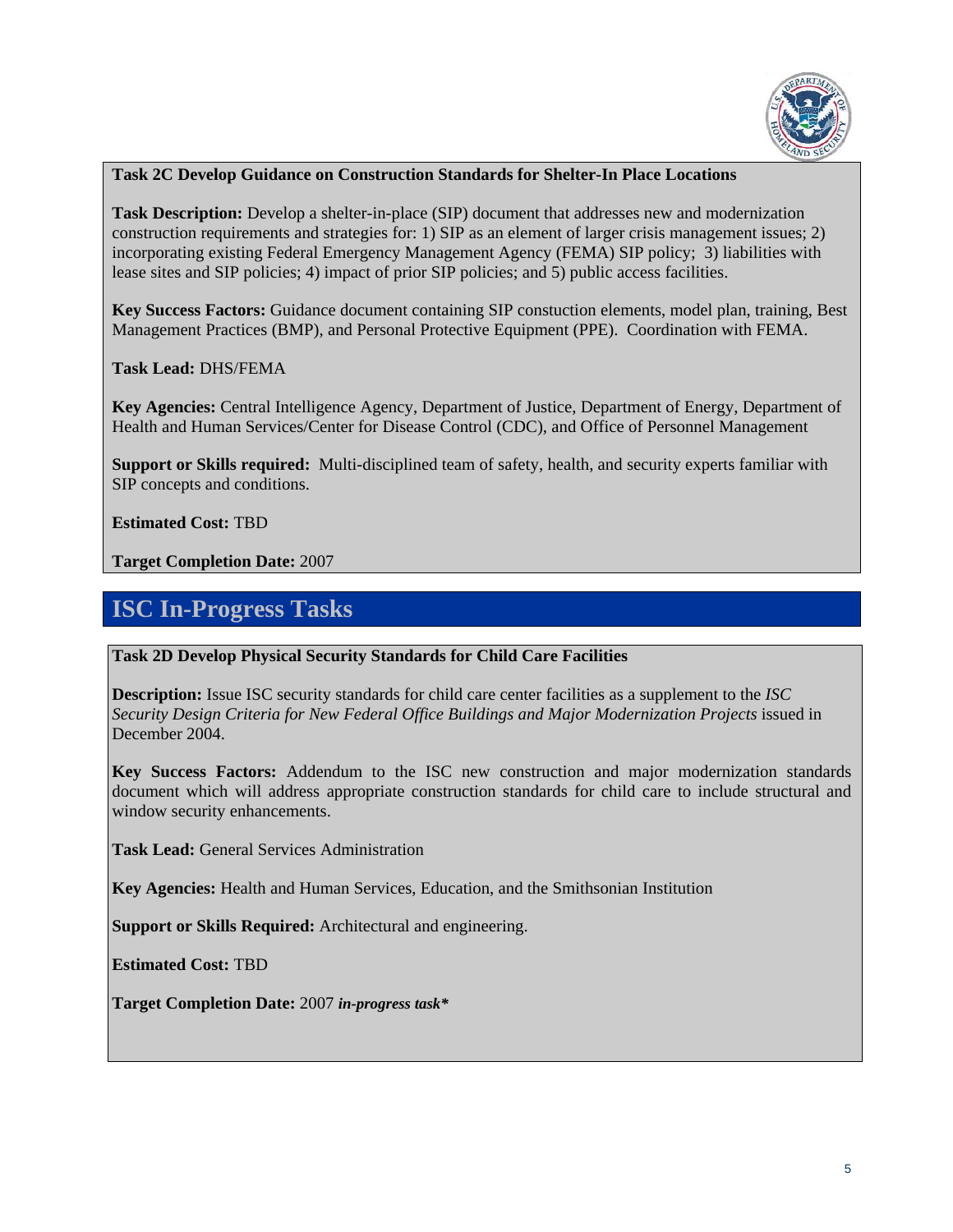

#### **Task 2E Develop Physical Security Standards for Land Ports of Entry**

**Task Description:** Develop minimum physical security standards for land ports of entry that adequately address the increased threat of illegal entry, evidence protection, and crime associated with land ports of entry into the United States.

**Key Success Factors:** Physical security construction requirements document to be used by the GSA and DHS/CPB in constructing new facilities and major modernization of existing facilities.

**Task Lead:** DHS/Customs and Border Patrol (CBP)

**Key Agencies:** General Services Administration

**Support Skills Required:** Architectural and engineering.

**Estimated Cost:** Cost to be borne by CBP and GSA.

**Target Completion Date:** 2007 *in-progress task\** 

#### **Task 2F Update the Physical Security Standards for Existing Buildings**

**Task Description:** Update the *Department of Justice Vulnerability Assessment of Federal Facilities* report issued in 1995 to include revised building security level determination guidance and countermeasure recommendations based on site specific threats, mission criticality, and consequences.

**Key Success Factors:** A new document that will replace the 1995 report and serve as a companion to the ISC Design Criteria for New Federal Office Buildings and Major Modernization Projects and the ISC Security Standards for Leased Space.

**Task Lead:** Department of Justice

**Key Agencies:** Treasury, Environmental Protection Agency, US Courts, Nuclear Regulatory Commission, General Services Administration, DHS/Federal Protective Service and the Federal Deposit Insurance Corporation

**Support Skills Required:** None

**Estimated Cost:** None

**Target Completion Date:** 2007 *in-progress task\**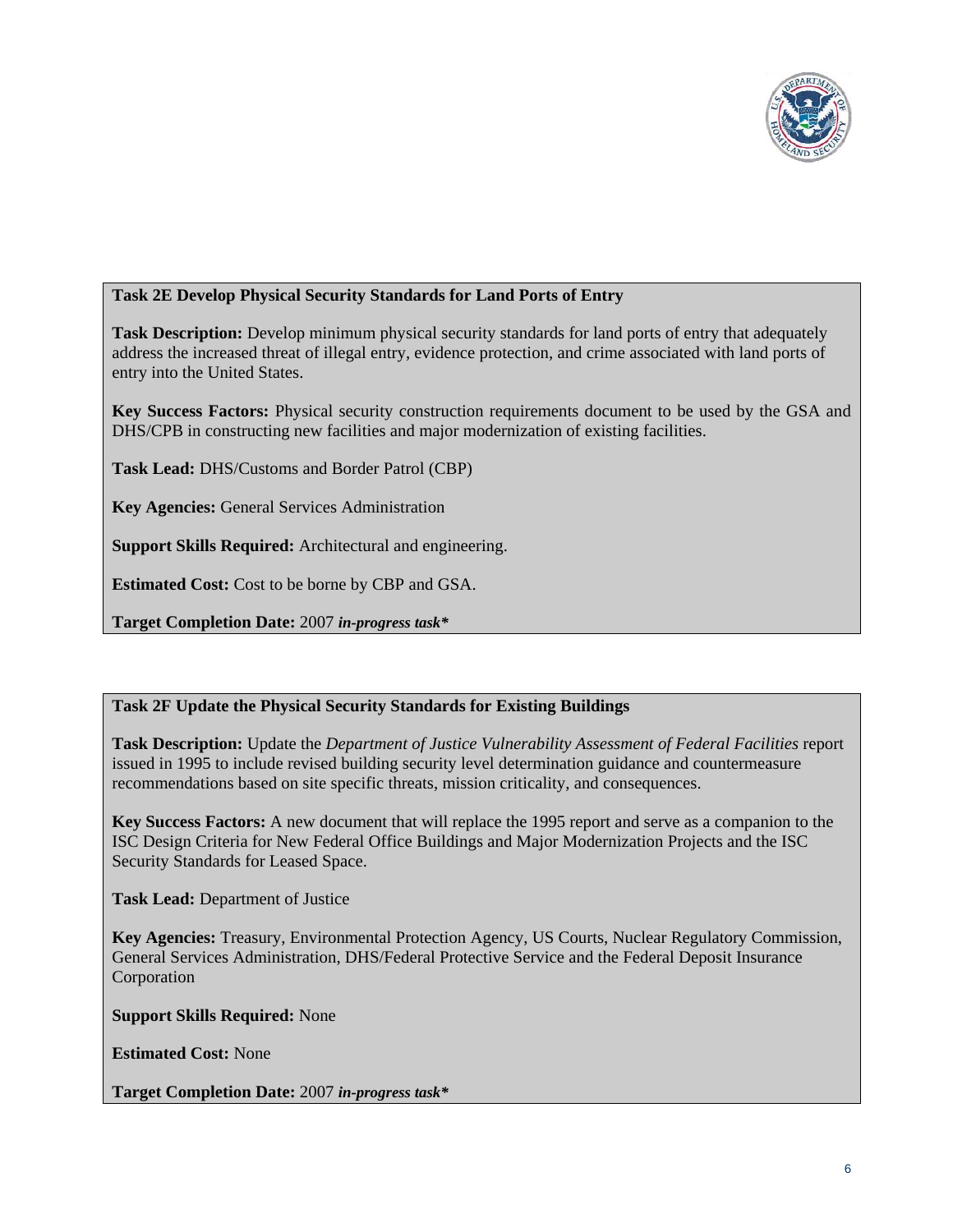

#### **Task 2G Develop Guidance for Safe Mail Handling**

**Task Description:** Issue guidance to federal agencies for mitigating the vulnerabilities of mail handling operations posed from chemical, biological, and/or explosive threats.

**Key Success Factors:** A document providing agencies with best practices for improving the security of mail handling operations and incident response including containment of spread of chemical or biological agents.

**Task Lead:** US Postal Service

**Key Agencies:** DHS, Federal Deposit Insurance Corporation, General Services Administration, and the Department of Transportation

**Support Skills Required:** None

**Estimated Cost:** None

**Target Completion Date:** 2007 (Note: As of December 2006, the document has been completed and will be processed for distribution through web posting and CDs.) *in-progress task\**

#### **Task 2H Issue Revised Guidance for Law Enforcement Access to Federal Facilities**

**Task Description:** Develop new guidance applicable to federal agencies and law enforcement organizations for improving the coordination of access to federal facilities by federal, state, and local law enforcement officials.

**Key Success Factors:** A guidance document establishing recommended access protocols for emergency incident response, on and off duty site visits, and weapons carriage policies for law enforcement officials.

**Task Lead:** DHS

**Key Agencies:** Department of Transportation, Department of Agriculture, and US Postal Service

**Support Skills Required:** Legal assistance to ensure legality of protocols for incident response and off duty access.

**Estimated Cost:** None

**Target Completion Date:** 2007 *in-progress task\**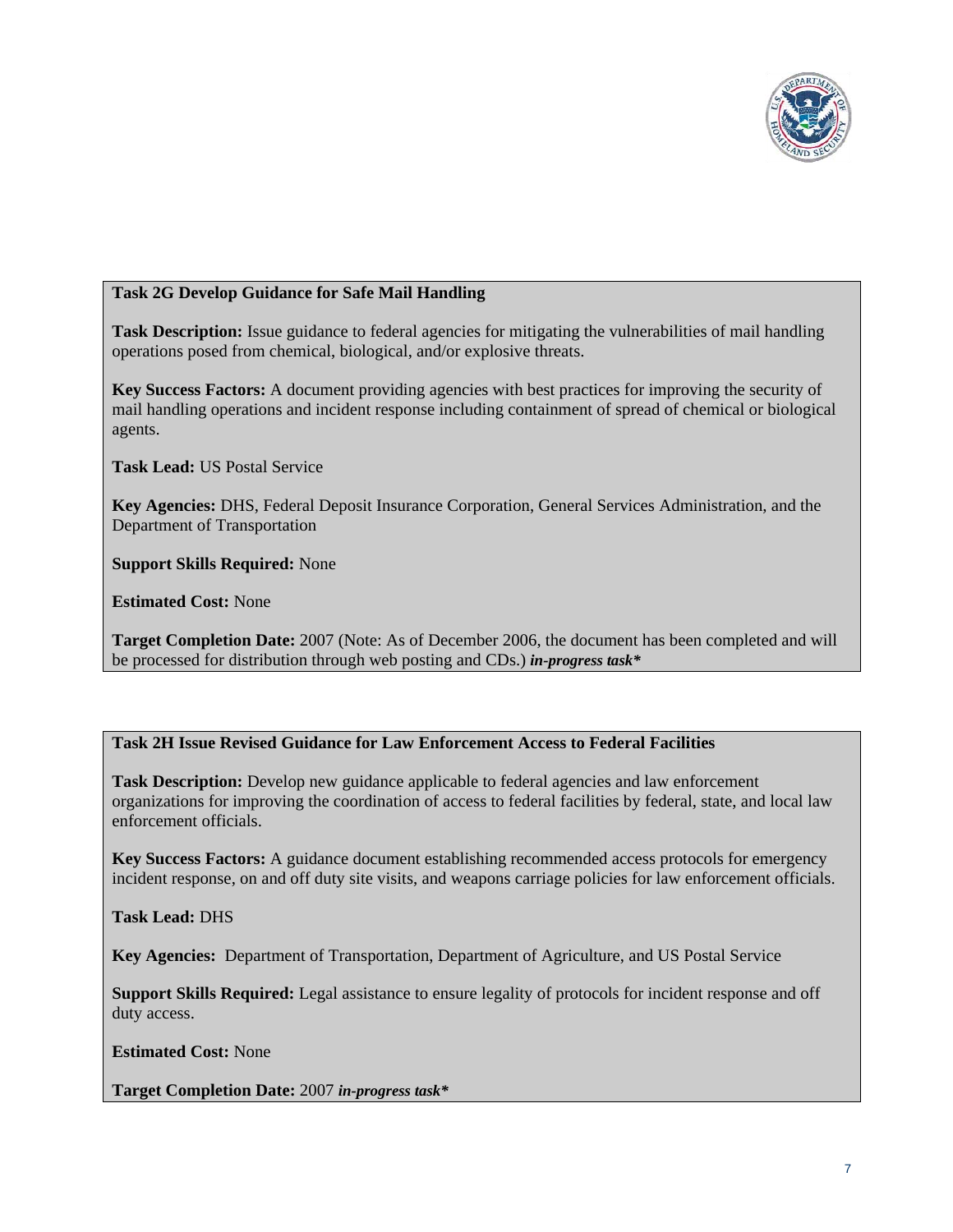

# **Objective 3 – Improve Coordination of Security and Protection Initiatives**

The ISC provides a government-wide forum for improving the coordination of security and protection objectives. To accomplish this objective, the ISC will undertake the following task during 2007 and 2008:

#### **Task 3A Improve ISC Marketing and Communication with Agencies and Security Partners**

**Task Description:** Implement a marketing strategy for sharing ISC guidance with security partners.

**Key Success Factors:** Positive feedback from departments and agencies on ISC products.

**Task Lead:** DHS/ISC

**Key Agencies:** US Postal Service

**Support or Skills required:** Web site development and outreach.

**Estimated Costs:** \$200,000

**Estimated Timeframe to Complete Task**: 18 Months

**Target Completion Date:** 2008

# **Future ISC Initiatives**

During the September 2006 ISC Planning Conference members identified the following tasks as potential future initiatives:

- Update *ISC Security Standards for Leased Space* issued 2/10/05
- Update *ISC Security Design Criteria for New Federal Office Buildings and Major Modernization Projects* issued 12/7/04
- Develop ISC Guidance on the Physical Security of Campus-like Installations
- Develop ISC Guidance Document on the Physical Security Of Concentrated Areas of Federal Space
- Develop Physical Security Standards for Special (e.g., lab space) Space
- Develop Physical Security Standards for Un-staffed Critical Infrastructure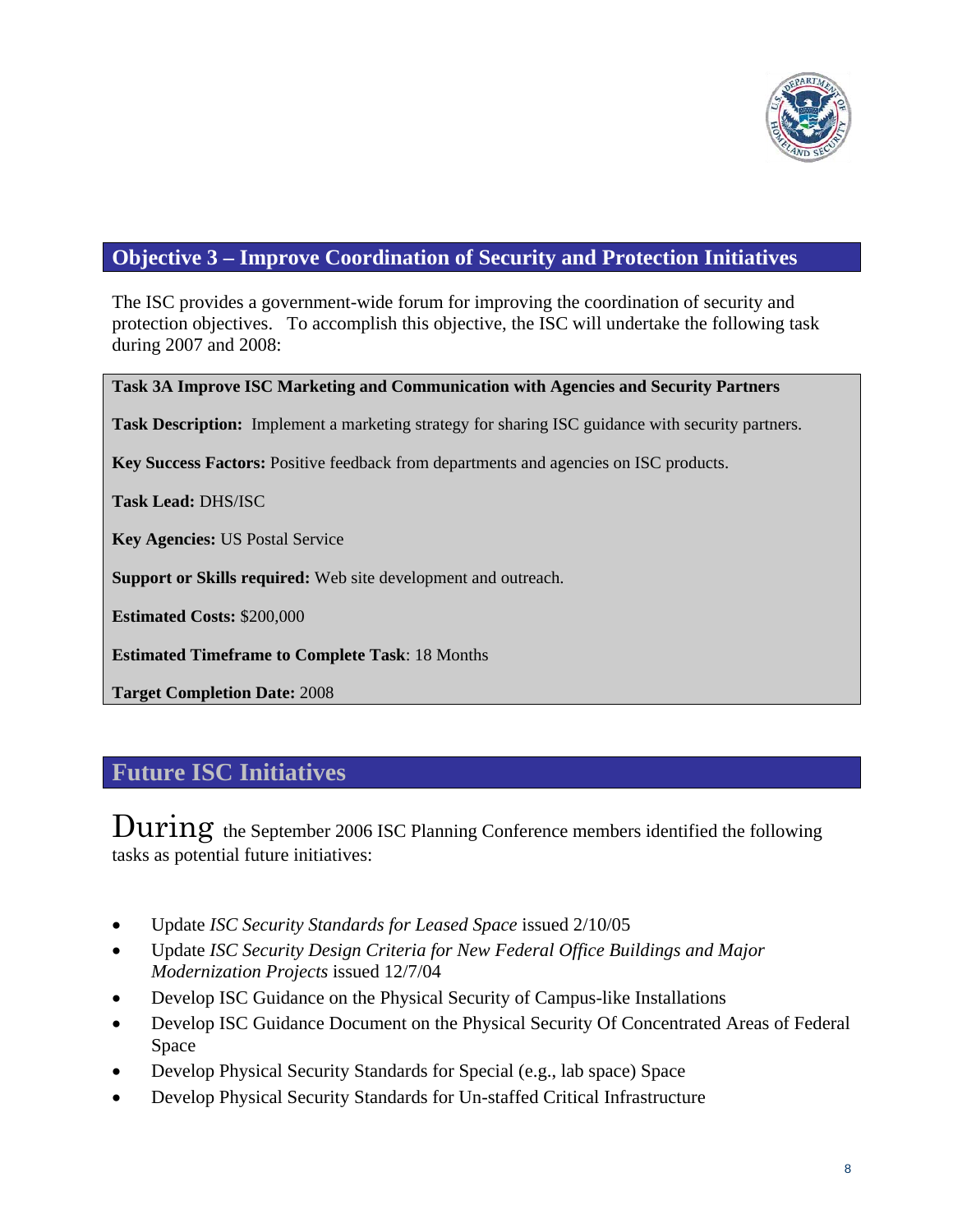

While considering these tasks, it was proposed that as many as possible be addressed in the revision of the 1995 *DOJ Vulnerability Assessment of Federal Facilities* (Task 2F)*.* The working group updating the *DOJ Vulnerability Assessment* agreed.

ISC Working Group activities on in-progress tasks will continue. It is anticipated that the ISC will amend existing documents to address security standards for child care facilities and land ports of entry. New ISC documents will be issued on the best practices for safe mail handling, law enforcement access to federal facilities, and to update the 1995 *DOJ Vulnerability Assessment of Federal Facilities*.

# **Resources**

 $T$ his Action Plan envisions a continuation of shared contribution and responsibilities by all ISC members. For each of the tasks working groups and lead agencies have been identified. To support these working groups and provide career development and training opportunities for security specialists, member agencies are encouraged to detail employees to the ISC.

During the planning conference cost estimates for completing the objectives and associated tasks were reviewed. One task, the strategic management of human resources (Task 1C), was identified as not requiring any funding. Three other tasks, (1A, 2B, and 3A) were each estimated to cost approximately \$200,000. Cost estimates for the other three tasks (1B, 2A and 2C) could not be determined during the conference and will be developed by the working groups assigned to complete the tasks.

# **Conclusion**

The ISC has committed itself to achieve leadership within the federal physical security community. The ISC will continue to establish comprehensive, risk based physical security policies and standards to promote key security management practices. The ISC will promote activities that facilitate the mitigation of threats to the federal workplace, employees, and visiting public.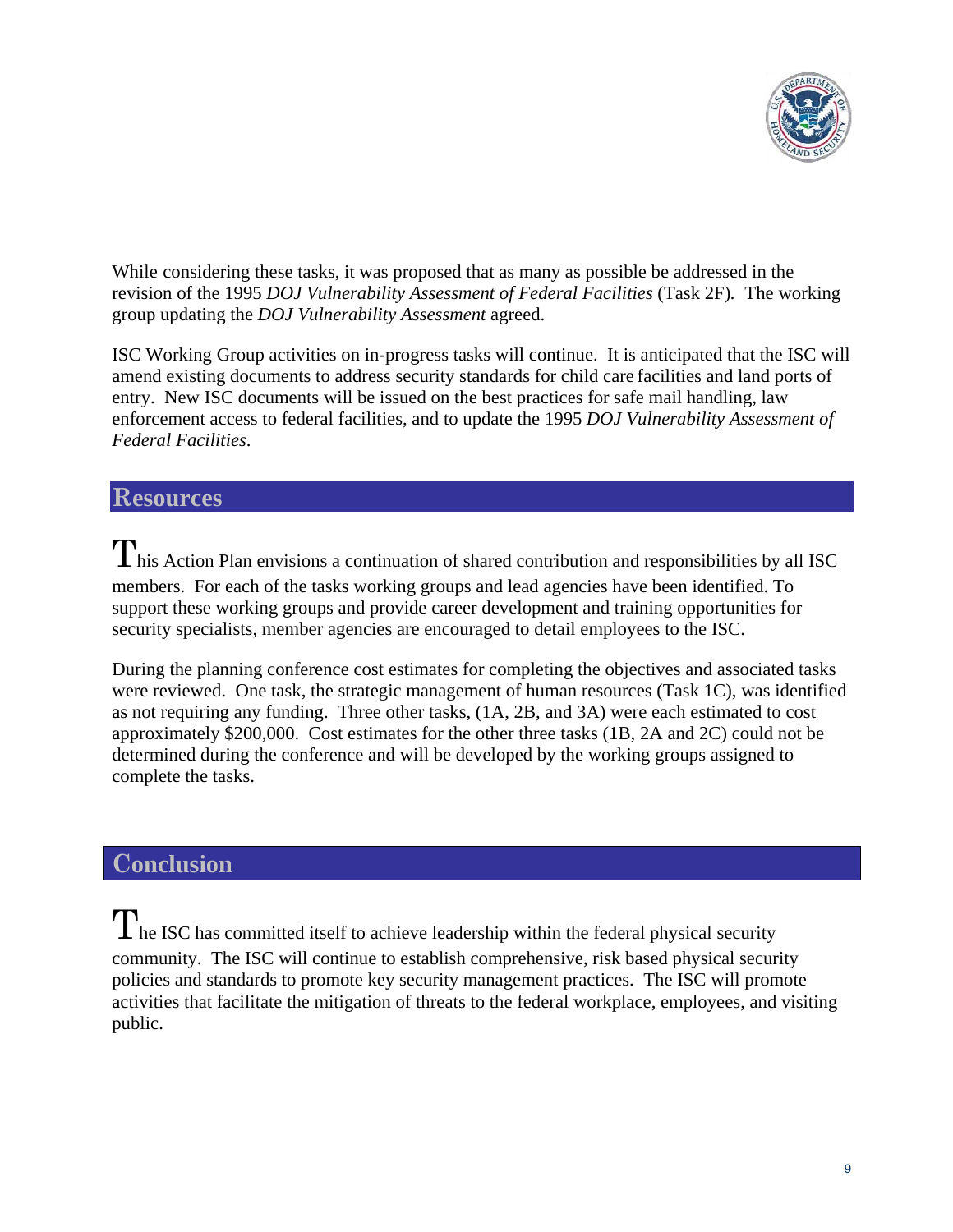

### **Appendix A:**

#### **PLANNING CONFERENCE ATTENDEES**

The ISC Planning Conference was held September 19-20, 2006 at the Federal Deposit Insurance Corporation (FDIC) Training Facility. Using a combination of full sessions and designated working group discussions, the attendees defined and considered objectives and tasks to support the 2007– 2008 Action Plan. The objectives and tasks were prioritized and approved by Primary and Associate ISC members.

# **ISC Planning Conference Attendee List**

 Dwight Williams DHS (Chair) Joseph Gerber DHS (ISC Staff) Gwainevere Hess DHS (ISC Staff) Harry Weirath DHS (ISC Staff)

Keith Hughes DHS (Executive Director)

# **In Attendance**

#### **Primary Members Associate Members**

Department of Commerce Federal Bureau of Investigation Department of Education Federal Deposit Insurance Corporation Department of Defense Federal Protective Service Department of Health & Human Services Federal Reserve Board Department of Homeland Security National Capital Planning Commission Department of Justice Nuclear Regulatory Commission Department of Labor Office of Personnel Management Department of State Social Security Administration Department of Transportation United States Courts Department of Treasury United States Postal Service Department of Veterans Affairs Central Intelligence Agency Environmental Protection Agency General Services Administration Office of Management & Budget United States Marshals Service

 Department of Energy Federal Emergency Management Agency Department of Interior National Institute of Standards & Technology

# **Absent**

Assistant to the President for National Security Affairs, Department of Agriculture, Department of Housing & Urban Development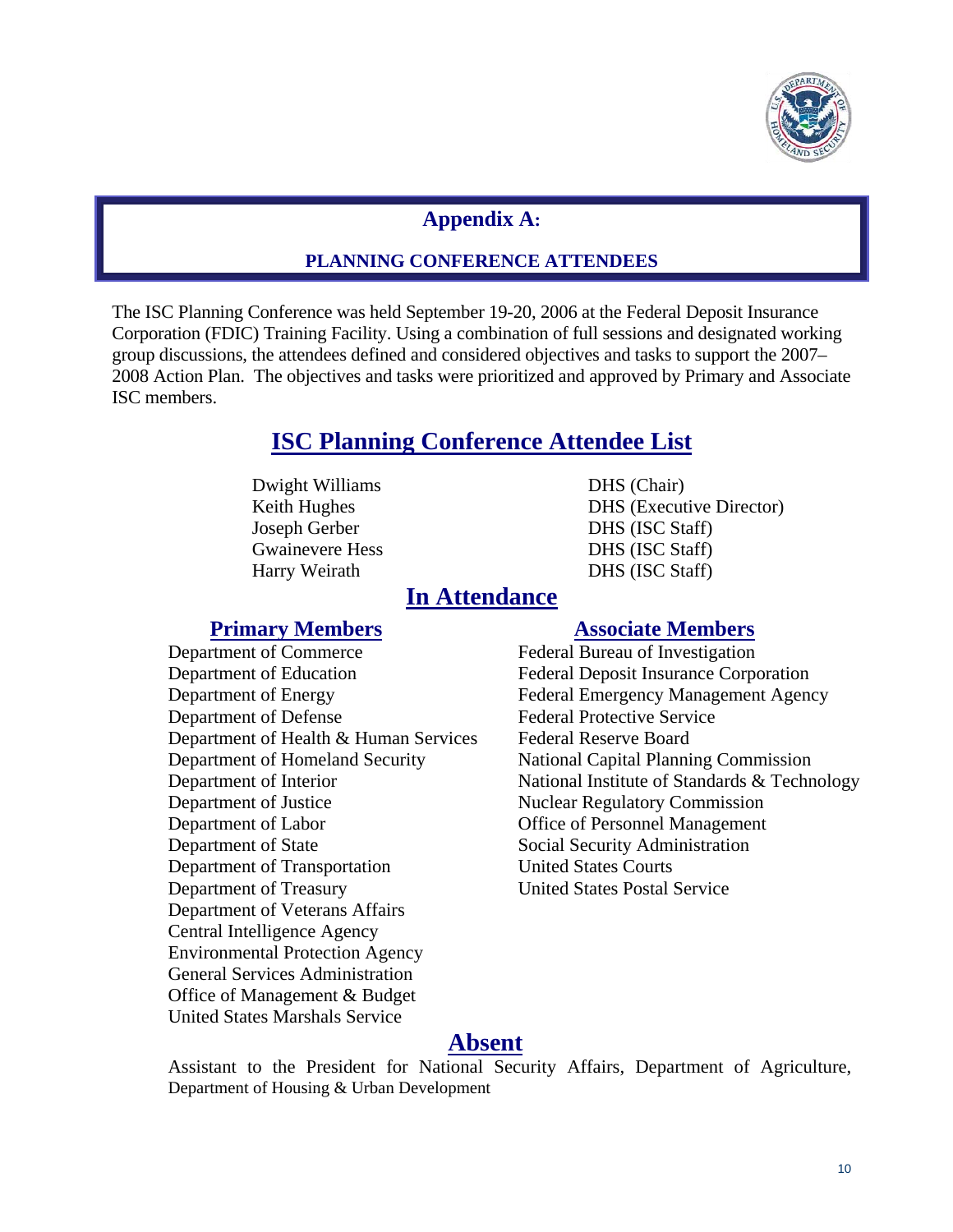

#### **Appendix B:**

#### **TASKS ADDRESSED AT THE INTERAGENCY SECURITY COMMITTEE PLANNING CONFERENCE**

#### **GAO Recommendations (Key Management Practices per Audit Report GAO-05-49)**

- 1. Allocating resources using risk management
- 2. Leveraging technology
- 3. Information sharing and coordination
- 4. Performance measurement and testing
- 5. Aligning assets to mission
- 6. Strategic management of human capital

#### **Top 10 ISC Survey Items**

- 1. Update ISC Security Standards for Leased Space
- 2. Update ISC Security Design Criteria for New federal Office Buildings and Major Modernization Projects Issued
- 3. Develop ISC Guidance on the Physical Security of Campus-like Installations
- 4. Develop ISC Policy on Risk Management Principles
- 5. Incorporate HSPD-12 Requirements into Applicable ISC Documents
- 6. Develop ISC Guidance Document on the Physical Security Of Concentrated Areas of Federal Space
- 7. Develop Physical Security Standards for Special (e.g., lab space) Space
- 8. Develop ISC Standards Governing the Use of HSPD-12 Access Cards
- 9. Update ISC Standard Operating Procedures
- 10. Building Security Committee Responsibilities

#### **Other Survey Items**

- 1. Develop ISC Guidance on the Use of Shelter in Place
- 2. Assess New Technologies For Providing Cost-Effective Security
- 3. Explore Options for ISC to Oversee Implementation of Security Measures
- 4. Explore Options For Ensuring Compliance with ISC Standard
- 5. Explore Federal Security Data Base Options with Government Coordinating Council